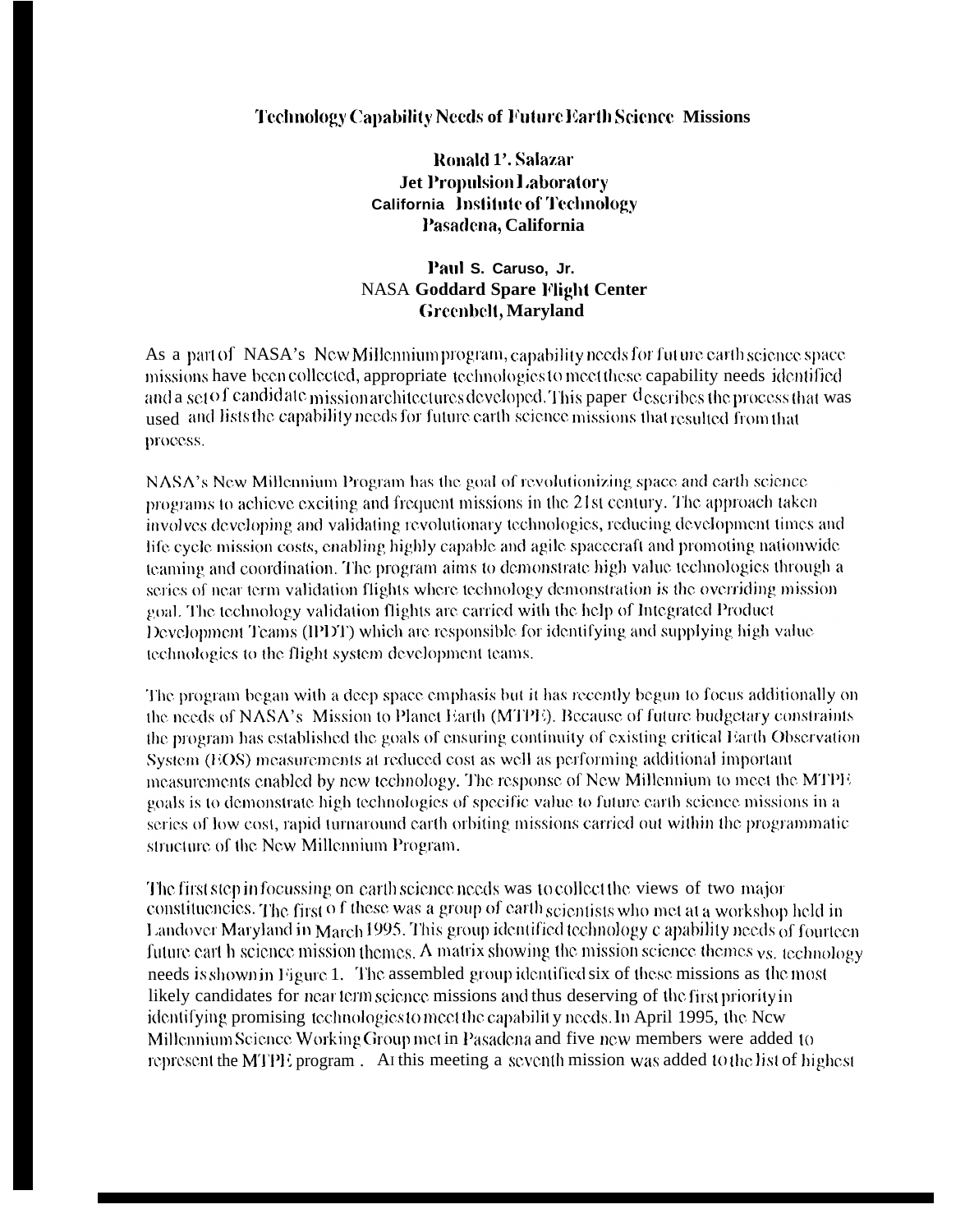prior ty for technology identification.

The other major constituency was EOS as represented by two groups, the Mission to Planet Earth established to identify the future technology needs of instruments, spacecraft and operations and Program Office and the seience instrument developers. A program office working group was input from major instrument developers was the source of other capability needs. the results were documented in a Technology Infusion Plan which is summarized here. Direct

capability needs. The results of this effort are shown in Figure 2. This shows that in most cases ouliers that desired significantly greater performance. the required capabilities were clustered in one part of the performance spectrum with one or two The second step in the process was to integrate and quantify the performance of the two sets of

the HPDT activity a scrics of technology validation mission architectures was defined to focus the Once the capability needs were identified, they were transmitted to the IPDTs so that they could program funding profile. Some of the important features of these mission architectures were the architectures were designed to fit the cost and schedule constraints imposed by the expected by the IPDT had to fit in the low cost mission architectures that were identified. The mission discussion. The candidate validation missions are described in Figure 3. The technology identified identify technologies to supply the appropriate functionality and performance. Concurrent with technology; d) cach mission demonstrates an advanced end-to-end science measurement although half-Pegasus class; c) short mission lifetimes determined by the time required to validate the following: a) short mission development eyeles with a goal for the first launch date in late 1998; there are no science measurement requirements as such, only those necessary to validate the measurement b) small, low cost launch vehicles, the biggest being of the LLV/Faurus class, the smallest of the

the science instruments themselves rather than the spacecraft or other infrastructure that support NASA decided that the major payoff for future EOS missions would come from an investment in current FiOS architecture and making recommendations for the future. As a result of this study, Concurrent with the process described above, a National Research Council panel was studying the technology investment in the demonstration missions should go toward advanced technology them. New technology instruments will be smaller and can be supported by smaller, lower cost instruments rather than spacecraft technology. launch vehicles and spacecraft. It was therefore decided that the major portion of the new

instruments that can lead to dramatically smaller EOS instruments than those presently in use. The subsequent mission definition process has concentrated on identifying new technology A set of high value spacecraft technologies has also been identified as flight candidates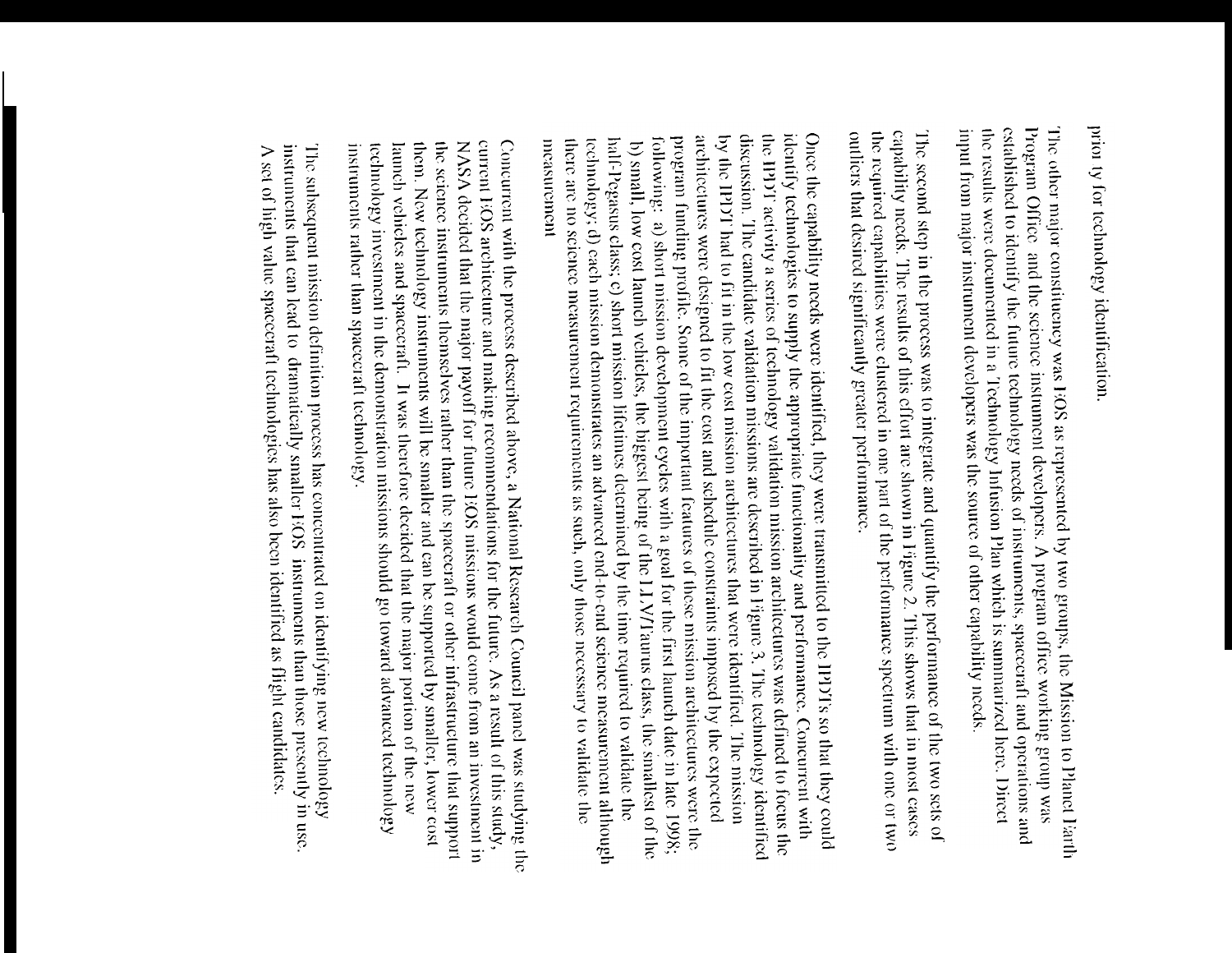| $\mathbf{l}$<br>IN NL                             | <b>M CODE Y MISSION CAPABILITY REQUIREMENT SUMMARY</b>                                                                                                                                   |                                                                              |
|---------------------------------------------------|------------------------------------------------------------------------------------------------------------------------------------------------------------------------------------------|------------------------------------------------------------------------------|
|                                                   |                                                                                                                                                                                          | ATMOSPHERIC SCIENCES                                                         |
|                                                   | <b>TERRESTRIAL</b><br>л<br><b>MITTER LATAR AND ARRAIGN</b><br><b>OCEAN</b><br><b>IMOS</b><br>হ                                                                                           | A1 <sup>+</sup> Atmospheric Sounger                                          |
| REQUIRED CAPABILITIES                             | $\mathfrak{a}$<br>5<br>$\mathbf{z}$<br>$\mathbf{c}$<br>$\mathbf{a}$<br>5<br>$\overline{c}$<br>$\rm{5}$<br>$\mathcal{S}$<br>$\delta$<br>$\overline{5}$<br>Q3<br>$\lambda$<br>$\mathbf{A}$ | * Tropospheric Winds LIDAR<br>A2 * Tropospheric Pollutants<br>$\overline{a}$ |
| SPACECRAFT CAPABILITIES                           | о                                                                                                                                                                                        |                                                                              |
| High efficiency power system                      |                                                                                                                                                                                          | <b>OCEAN SCIENCES</b>                                                        |
| こちょうきょう しゅうし<br>$\frac{1}{2}$                     |                                                                                                                                                                                          | O1 * Surface Wind                                                            |
| Í<br>$\frac{1}{4}$                                |                                                                                                                                                                                          | Sea loe Hazard Mapping<br>$\delta$                                           |
| GPS Atttude Determination                         |                                                                                                                                                                                          | Ocean Color<br>SO                                                            |
| Precision Spacecraft pointing                     |                                                                                                                                                                                          | In-Situ Data Relay<br>$\overline{C}$                                         |
| Low cost 3-axis stabilization                     | ۰                                                                                                                                                                                        |                                                                              |
| Tight Formation Flight Subsystems                 |                                                                                                                                                                                          | <b>GRAVITY MAPPING</b>                                                       |
| Efficient Vicro-propulsion                        |                                                                                                                                                                                          | * Ocean and Land Surface<br>$\overline{6}$                                   |
| Drag-free Compensation                            | Ф                                                                                                                                                                                        | Gravity Mapping                                                              |
| Extremely High Bandwidth Communications           |                                                                                                                                                                                          |                                                                              |
| <u>in-Situ Sensor Interrogation/Uplink</u>        |                                                                                                                                                                                          | <b>TERRESTRIAL SCIENCES</b>                                                  |
| Tether                                            |                                                                                                                                                                                          | * Soil Moisture<br>$\overline{\mathbb{Z}}$                                   |
| Inflatable Structures                             |                                                                                                                                                                                          | SAR Topographic Mapping<br>$\tilde{\Omega}$                                  |
| Atomic Oxygen Resistant Materia's                 |                                                                                                                                                                                          | <b>SAR Biomass</b><br>$\Omega$                                               |
| <b>HANDADADADITIES</b>                            | и                                                                                                                                                                                        | + Landsat Pathfinder<br>$\overline{\phantom{a}}$                             |
| Reliable ong-lived                                |                                                                                                                                                                                          | Geomagnetism                                                                 |
| Light Therma'y Stable Optical Vaterials           |                                                                                                                                                                                          | Laser <u>Altimetry Topo Mapping</u><br>$\overline{\mathcal{O}}$              |
| Cryocoo <sup>l</sup> ers - miniature, long-lived, | 4                                                                                                                                                                                        |                                                                              |
| UV, VIS, IR, FIR Detectors & Focal Plane Arrays   |                                                                                                                                                                                          |                                                                              |
| Compact                                           | 1                                                                                                                                                                                        | . Workshop candidates for                                                    |
| Fiber based wide angle optics                     |                                                                                                                                                                                          | Millennlum                                                                   |
| High performance narrow band optical filters      |                                                                                                                                                                                          | flight demonstrations                                                        |
| Lightweight & Deployable                          |                                                                                                                                                                                          |                                                                              |
| <b>Active Microwave</b><br>Antennas.              |                                                                                                                                                                                          |                                                                              |
| Large Passive Microwave                           | ٠                                                                                                                                                                                        |                                                                              |
|                                                   |                                                                                                                                                                                          |                                                                              |
| Low-mass, athermal, telescopes                    |                                                                                                                                                                                          |                                                                              |
| Superconducting gravity gradiometer               |                                                                                                                                                                                          |                                                                              |
| Terahertz oscillators                             |                                                                                                                                                                                          |                                                                              |
| Ligh-efficiency diode and optical mixers          |                                                                                                                                                                                          |                                                                              |
| Winiaturased Fields and Particles Instruments     |                                                                                                                                                                                          |                                                                              |
| Acce'erometer                                     |                                                                                                                                                                                          |                                                                              |
| OPERATIONS CAPABILITIES                           |                                                                                                                                                                                          |                                                                              |
| On-board processing                               | ٠                                                                                                                                                                                        |                                                                              |
| Autonomous Spacecrat/Vission operations           | ٠                                                                                                                                                                                        |                                                                              |
| Spacecraft Constellation Operations               |                                                                                                                                                                                          |                                                                              |
| בעוליית באן ליפט <sub>ו</sub> טפט האטריפט בער     |                                                                                                                                                                                          |                                                                              |

Figure 1 Earth Science Mission Capability Requirement Summary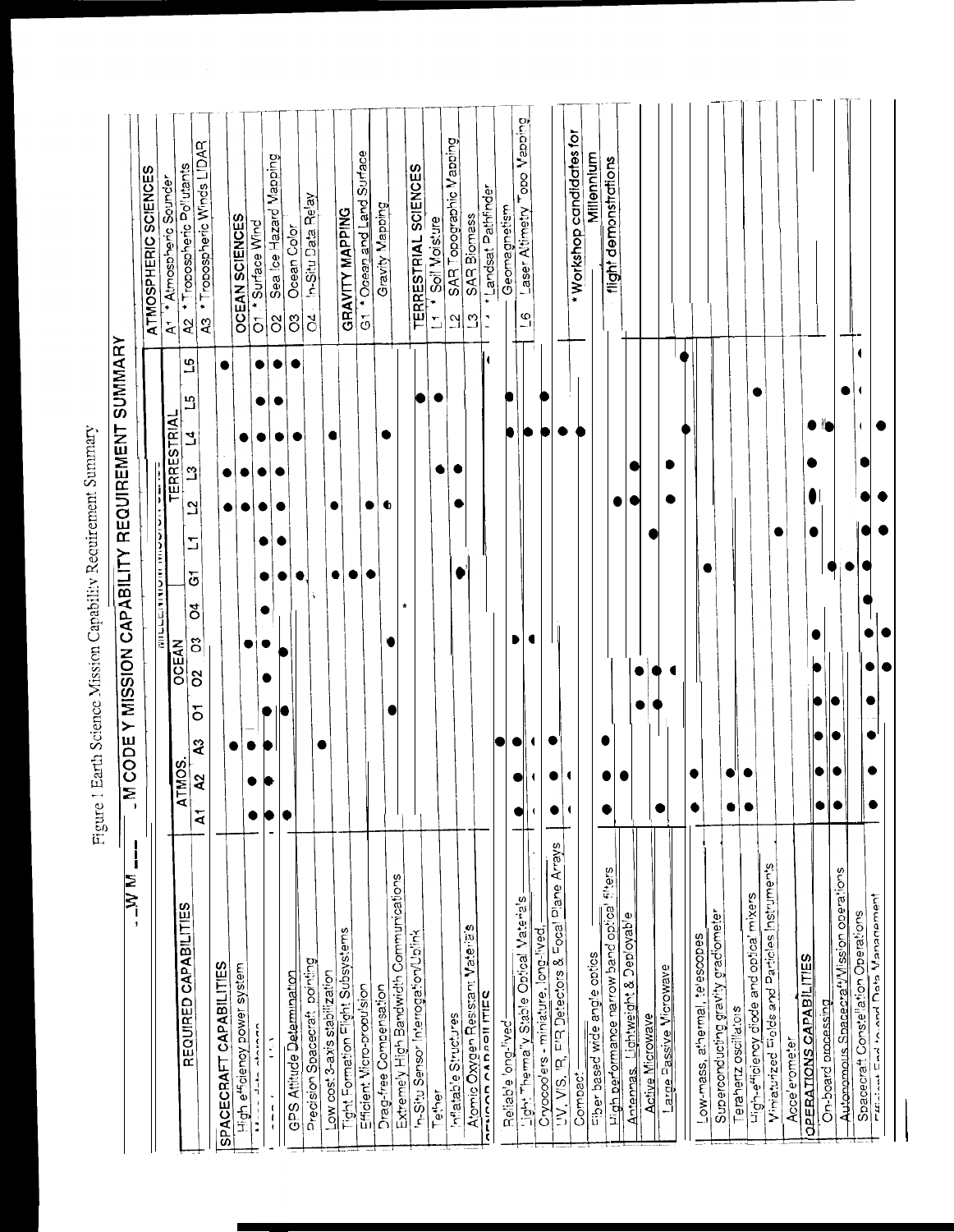| Figure 2a.<br>にいき にっぽん<br><b>NEW MILLENNIUM PROGRAM</b><br>INTEGRATED EARTH MISSION CAPABILITY NEEDS<br>"TALL POLES"<br><b>SPACECRAFT NEEDS</b> |                                  |                                  |  |  |
|-------------------------------------------------------------------------------------------------------------------------------------------------|----------------------------------|----------------------------------|--|--|
| SPACECRAFT CAPABILITY                                                                                                                           | <b>MOST NEED:</b>                | <b>SOME NEED:</b>                |  |  |
| HIGH EFFICIENCY POWER<br>HIGH CYCLE LIFE BATTERIES                                                                                              | $<$ 300W<br>15,000-30,000 CYCLES | $1KN+$                           |  |  |
| <b>MASS DATA STORAGE</b>                                                                                                                        | < 200GB<br>32BIT                 | >2TB                             |  |  |
| ADVANCED FLIGHT COMPUTER<br>HIGH BANDWIDTH DATA BUS                                                                                             | $<$ 50MB/S                       | 600MB/S                          |  |  |
| MINIATURIZED, LOW COST ATTITUDE<br><b>DETERMNATION</b>                                                                                          | $[0, 1]$ $E$ $G$                 | $0.01$ DEG. $\cdot$<br>$< 10$ CM |  |  |
| ORBIT DETERMINATION<br>PRECISE ATTITUDE DETERMINATION                                                                                           | 10M<br>$0.01$ DEG                | 0.001DEG FOR PIXEL CO-REGIS.     |  |  |
| ULTRA LOW COST S/C                                                                                                                              | 10 - 100KM                       | \$100K/EA., >100 S/C<br>1KM      |  |  |
| FORMATION FLYING<br>MICRO PROPULSION                                                                                                            |                                  | 0.1 <sub>N</sub>                 |  |  |
| DRAG COMPENSATION                                                                                                                               | 50 - 150MB/S, PHASED ARRAY       | $1e-4M/SEC2$<br>600MB/S          |  |  |
| HIGH BANDWIDTH COMM.<br>ATOMIC OXYGEN RESISTANT MATL                                                                                            | 400 - 700KM                      | 250KM                            |  |  |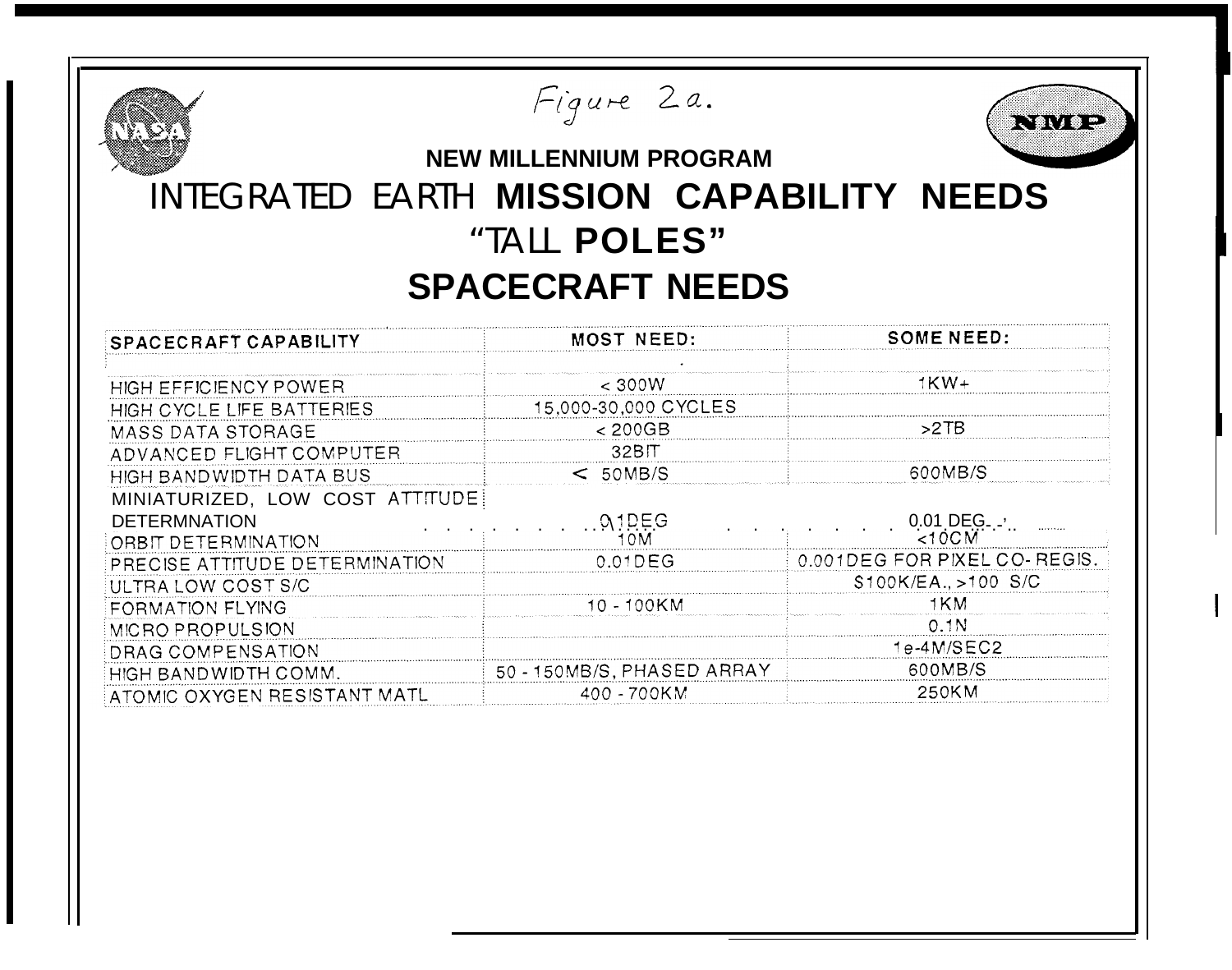| Figure 26.<br>.<br><b>NEW MILLENNIUM PROGRAM</b><br><b>IINTEGRATED EARTH MISSION CAPABILITY NEEDS</b><br>"TALL POLES" |                                                                         |                                 |  |  |  |
|-----------------------------------------------------------------------------------------------------------------------|-------------------------------------------------------------------------|---------------------------------|--|--|--|
| <b>SENSOR NEEDS</b>                                                                                                   |                                                                         |                                 |  |  |  |
| <b>SENSOR CAPABILITY</b>                                                                                              | MOST NEED:                                                              | SOME NEED:                      |  |  |  |
|                                                                                                                       | (THE FOLLOWING ARE ALL STRONGLY DEPENDENT ON THE MEASUREMENT TECHNIQUE) |                                 |  |  |  |
| <b>LIGHT, THERMALLY STABLE OPTICAL MATL</b>                                                                           | <b>SiC</b>                                                              |                                 |  |  |  |
| UV, VIS, IR, MM DETECTOR & ARRAYS                                                                                     | UV-12MICRON                                                             | 8-16MICRON, QWIP; 2.5-5MM, MMIC |  |  |  |
| MIN., LONG-LIVED, LOW VIB. CRYOCOOLERS                                                                                | 65-100K                                                                 | 30-45K                          |  |  |  |
| HIGH PERF., NARROW BAND OPTICAL FILTERS                                                                               |                                                                         | 80%                             |  |  |  |
| HIGH QUANTUM EFF. PHOTOMULTIPLIER TUBE                                                                                |                                                                         | 0.2-1MICRON                     |  |  |  |
| <b>WEDGE FILTERS</b>                                                                                                  |                                                                         | <b>TBS</b>                      |  |  |  |
| HIGH EFFICIENCY DIODE & OPTICAL MIXERS                                                                                |                                                                         | 500-640GHZ                      |  |  |  |
| <b>WIDE ANGLE OPTICS</b>                                                                                              | 15-40DEG                                                                |                                 |  |  |  |
| EFF., LONG-LIVED SOLID STATE LASERS                                                                                   | 0.5-2MICRON, 5-10%EFF.                                                  |                                 |  |  |  |
| AUTONOMOUS OPTICAL ALIGNMENT                                                                                          |                                                                         | 10ARC-SEC                       |  |  |  |
| <b>LIGHTWEIGHT DEPLOYABLE ANTENNAS</b>                                                                                |                                                                         |                                 |  |  |  |
| <b>ACTIVE MICROWAVE</b>                                                                                               | $1-2M$                                                                  |                                 |  |  |  |
| LARGE PASSIVE MICROWAVE                                                                                               |                                                                         | 10Mx10M                         |  |  |  |
| SYNTHETIC APERTURE RADAR                                                                                              |                                                                         | 3.5Mx12M                        |  |  |  |
| SCANNING PASSIVE MICROWAVE                                                                                            | $0.5 - 1.6M$                                                            |                                 |  |  |  |
| HIGH EFFICIENCY ACTIVE RF COMPONENTS                                                                                  | 1.2-94GHZ HMIC, MMIC                                                    |                                 |  |  |  |
| <b>ACCELEROMETER</b>                                                                                                  |                                                                         | 10e-10G/(HZ)e1/2                |  |  |  |
| STABLE PHASE CENTER MICROWAVE ANTENNA<br><b>INTEGRATED</b><br>DETECTOR                                                | 669<br><b>ELECTRONICS</b>                                               | 3MICRON                         |  |  |  |
| HIGH SPEED A/D CONVERTERS "                                                                                           |                                                                         | >14BIT.>1.MHZ.20BIT.0.2MHZ      |  |  |  |
| LIGHTWEIGHT, LOW POWER ELECTRONICS                                                                                    |                                                                         |                                 |  |  |  |
| MINIATURIZED DETECTOR MECHANISMS<br>DATA COMPRESSION ASICS                                                            |                                                                         |                                 |  |  |  |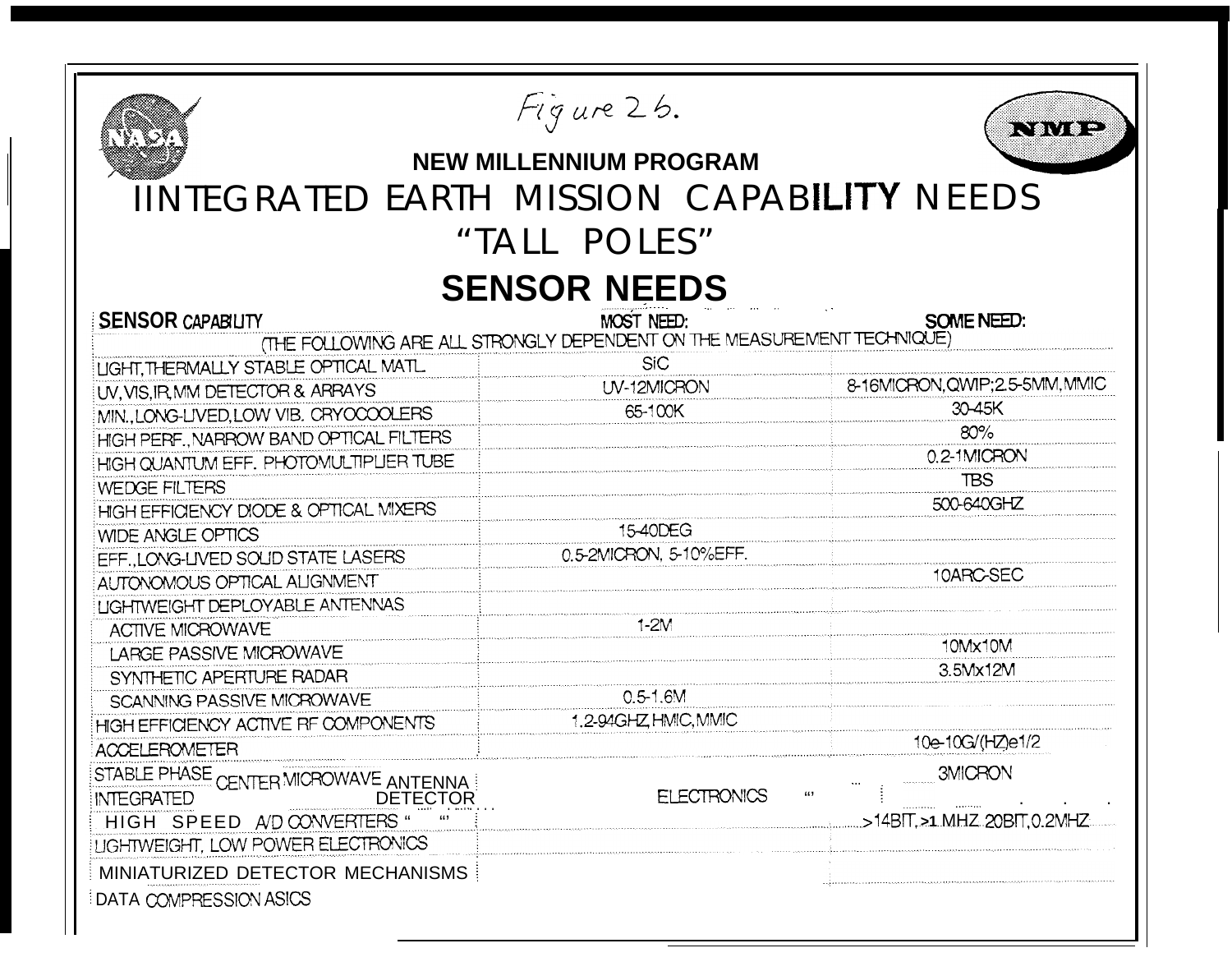| Figure 2c.<br>■ 、       第 、   第 ~<br><b>NEW MILLENNIUM PROGRAM</b><br>INTEGRATED EARTH MISSION CAPABILITY NEEDS<br>"TALL POLES"<br><b>OPERATIONS NEEDS</b> |                                                                                    |                                                                   |  |  |
|------------------------------------------------------------------------------------------------------------------------------------------------------------|------------------------------------------------------------------------------------|-------------------------------------------------------------------|--|--|
| OPERATIONS CAPABILITY                                                                                                                                      | MOST NEED:                                                                         | SOME NEED:                                                        |  |  |
| ON BOARD PROCESSING<br>AUTONOMOUS S/C/MISSION OPERATIONS                                                                                                   | <1 GFLOPS<br>AUTO DNLNK, NAV, STATIONKEEPING<br><b>CLOUD DETECT&amp; FESCEDULE</b> | 3-10GFLOPS<br>VIRTUAL PLATFORM SYNTHESIS:<br>S'CTO S'COOMM, SYNCH |  |  |
| EFFICIENT END-TO-END DATA MANAGEMENT<br>DISTRIBUTED LOW COST REAL TIME DOWNLINK                                                                            | $\triangle$ 0.5TB/DAY<br>50-150MB/S                                                | & MSSION DATA SYNTHESIS<br><b>2TB/DAY</b>                         |  |  |
| <b>HGH RATE</b><br><b>LOW RATE</b>                                                                                                                         | 1KB/S                                                                              |                                                                   |  |  |
|                                                                                                                                                            |                                                                                    |                                                                   |  |  |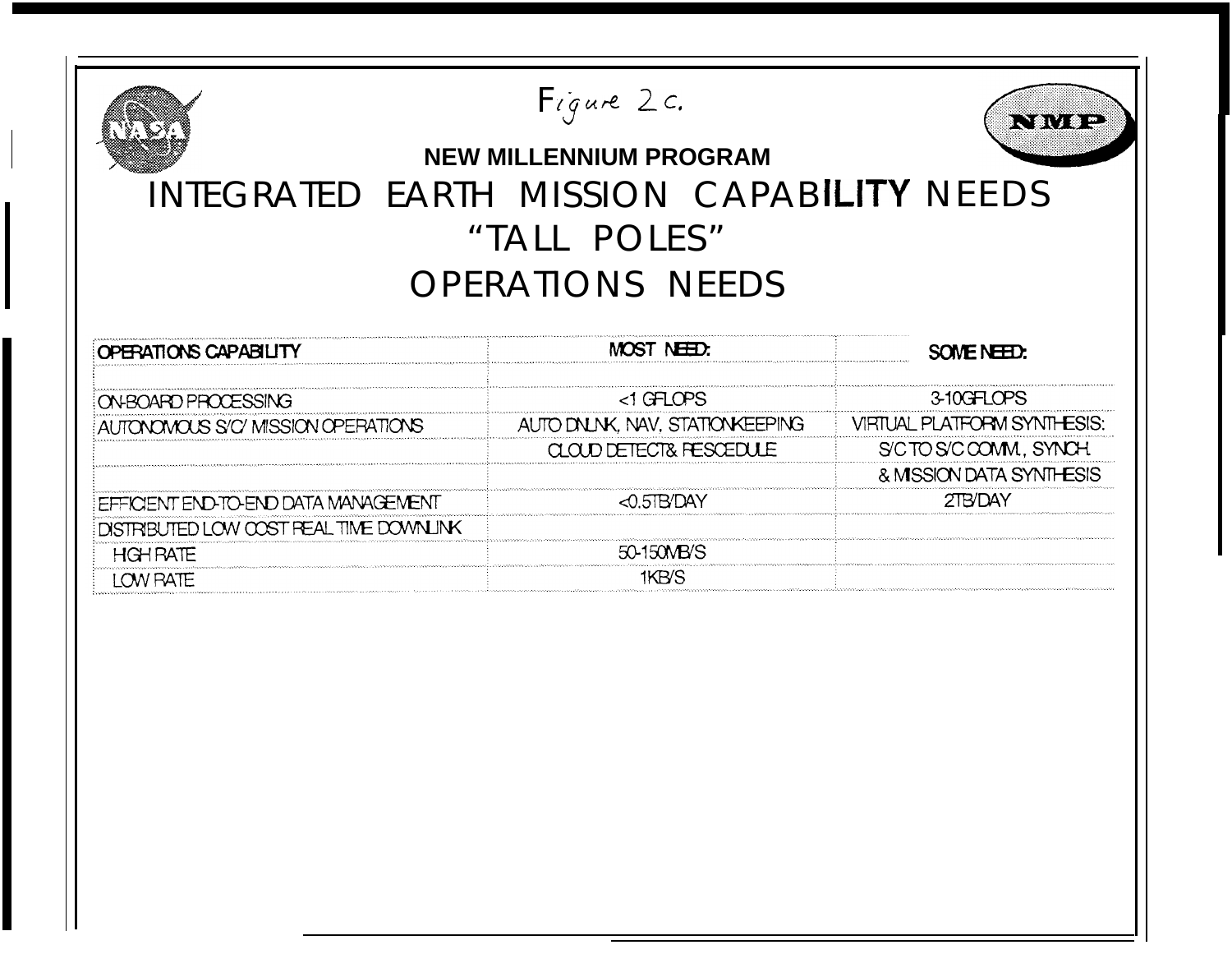

- **KEY TECHNOLOGIES**
- LOW MASS, THERMALLY STABLE OPTICS,
- .AUTONOMOUS STATIONKEEPING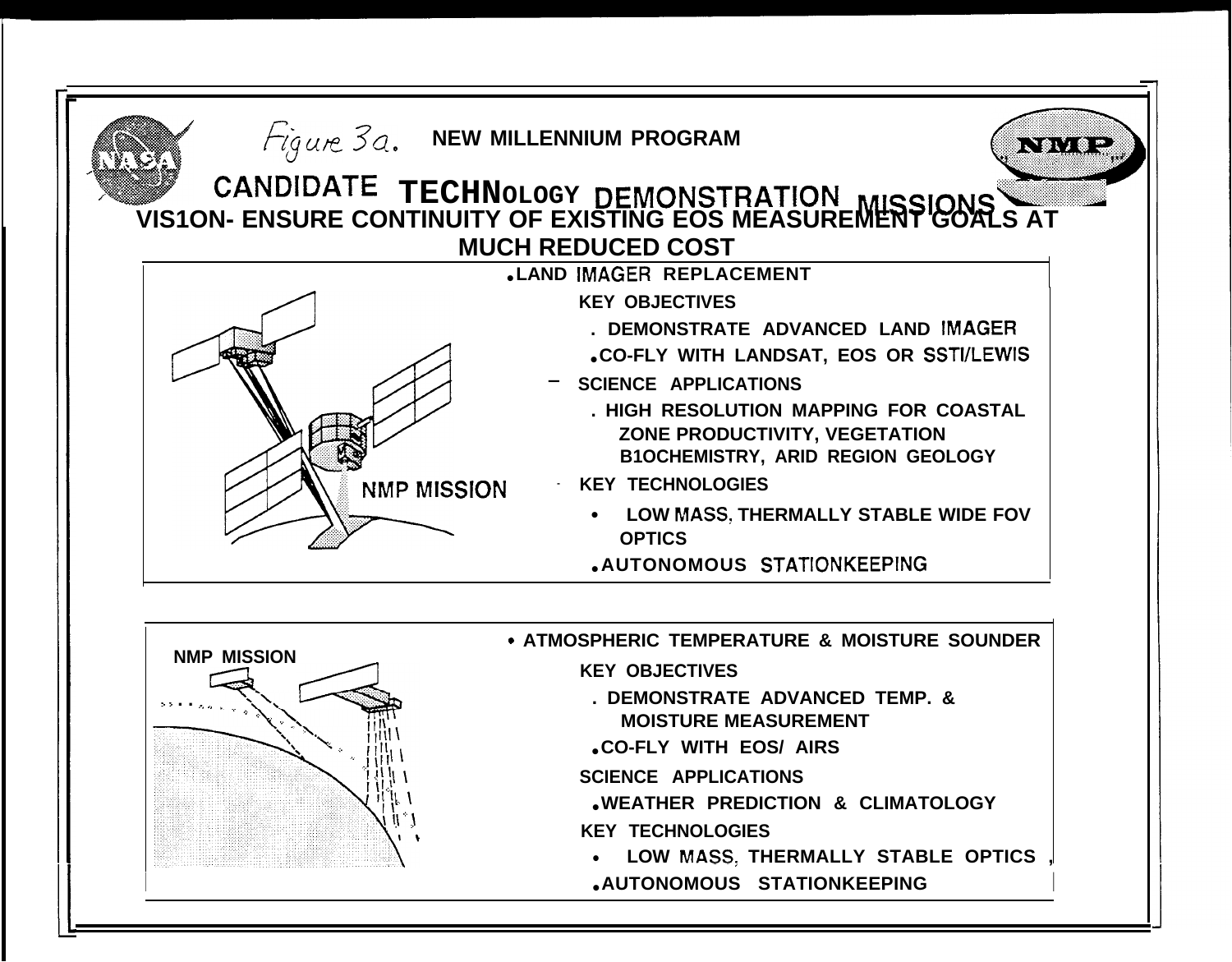